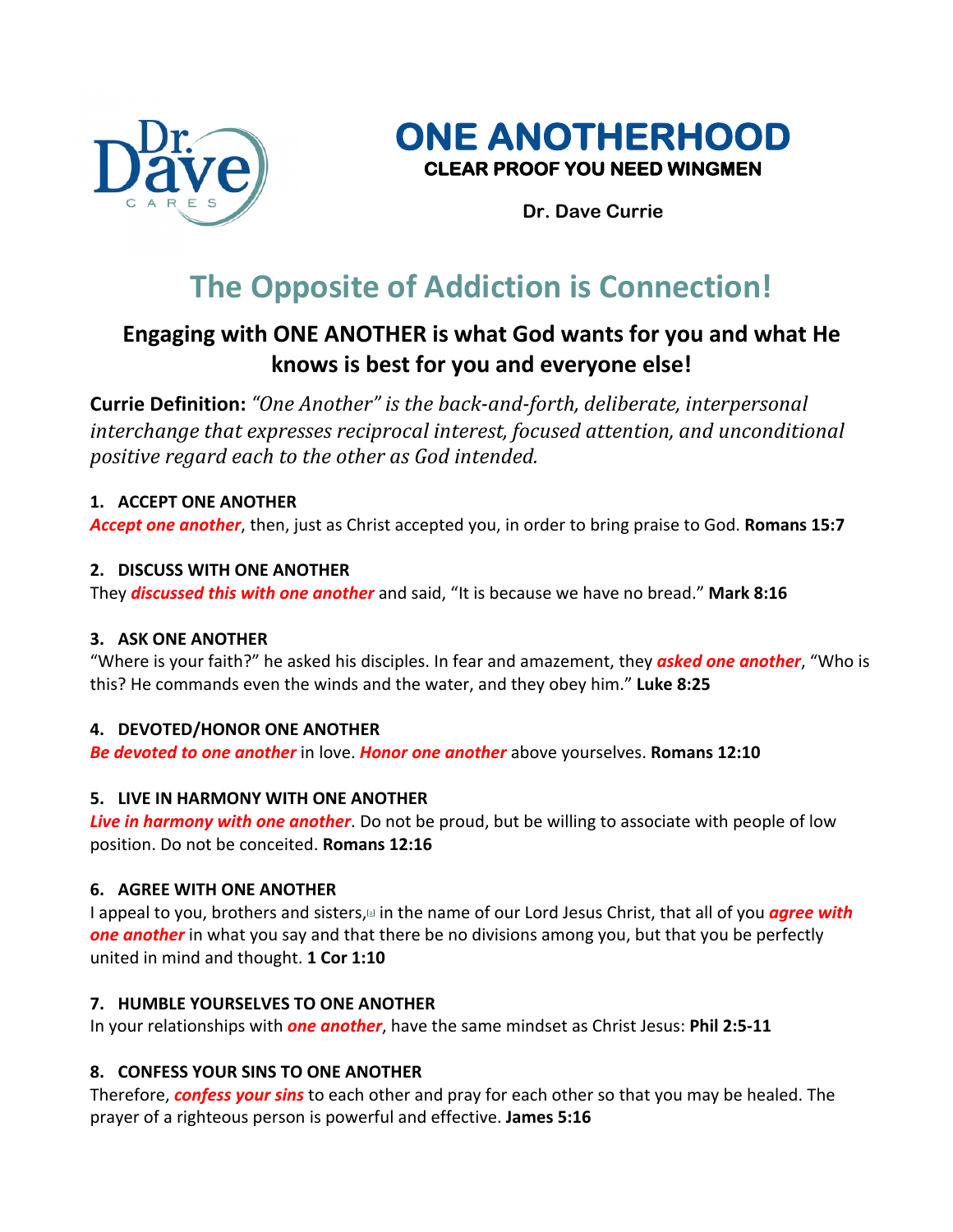#### **9. PRAY FOR ONE ANOTHER**

Therefore, confess your sins to each other and *pray for each other* so that you may be healed. The prayer of a righteous person is powerful and effective. **James 5:16**

#### **10. MEET WITH ONE ANOTHER**

Not giving up *meeting together*, as some are in the habit of doing, but *encouraging one another*—and all the more as you see the Day approaching. **Hebrews 10:25**

#### **11. TEACH/ADMONISH ONE ANOTHER**

Let the message of Christ dwell among you richly as you *teach and admonish one another* with all wisdom through psalms, hymns, and songs from the Spirit, singing to God with gratitude in your hearts. **Col 3:16**

#### **12. INSTRUCT ONE ANOTHER**

I myself am convinced, my brothers and sisters, that you yourselves are full of goodness, filled with knowledge and competent to *instruct one another*. **Romans 15:14**

#### **13. SPEAK TO ONE ANOTHER**

*Speak to one another* with psalms, hymns, and songs from the Spirit. Sing and make music from your heart to the Lord. **Eph 5:19**

#### **14. SPUR ONE ANOTHER**

And let us consider how we may *spur one another* on toward love and good deeds, **Heb. 10:24**

#### **15. SERVE ONE ANOTHER**

You, my brothers and sisters, were called to be free. But do not use your freedom to indulge the flesh; rather, *serve one another* humbly in love. **Gal 5:13**

#### **16. HAVE FELLOWSHIP WITH ONE ANOTHER**

But if we walk in the light, as he is in the light, we *have fellowship with one another*, and the blood of Jesus, his Son, purifies us from allsin. **1 John 1:7**

#### **17. OFFER HOSPITALITY TO ONE ANOTHER**

*Offer hospitality to one another* without grumbling. **1 Pet 4:19**

## **18. SHOW HUMILITY TO ONE ANOTHER**

In the same way, you who are younger, submit yourselves to your elders. All of you, clothe yourselves with *humility toward one another*, because, "God opposes the proud but shows favor to the humble." **1 Peter 5:5**

#### **19. WASH ONE ANOTHER'S FEET**

Now that I, your Lord and Teacher, have washed your feet, you also should *wash one another's feet.* **John 13:14**

#### **20. BEAR WITH ONE ANOTHER**

Be completely humble and gentle; be patient, *bearing with one another* in love. **Eph 4:2**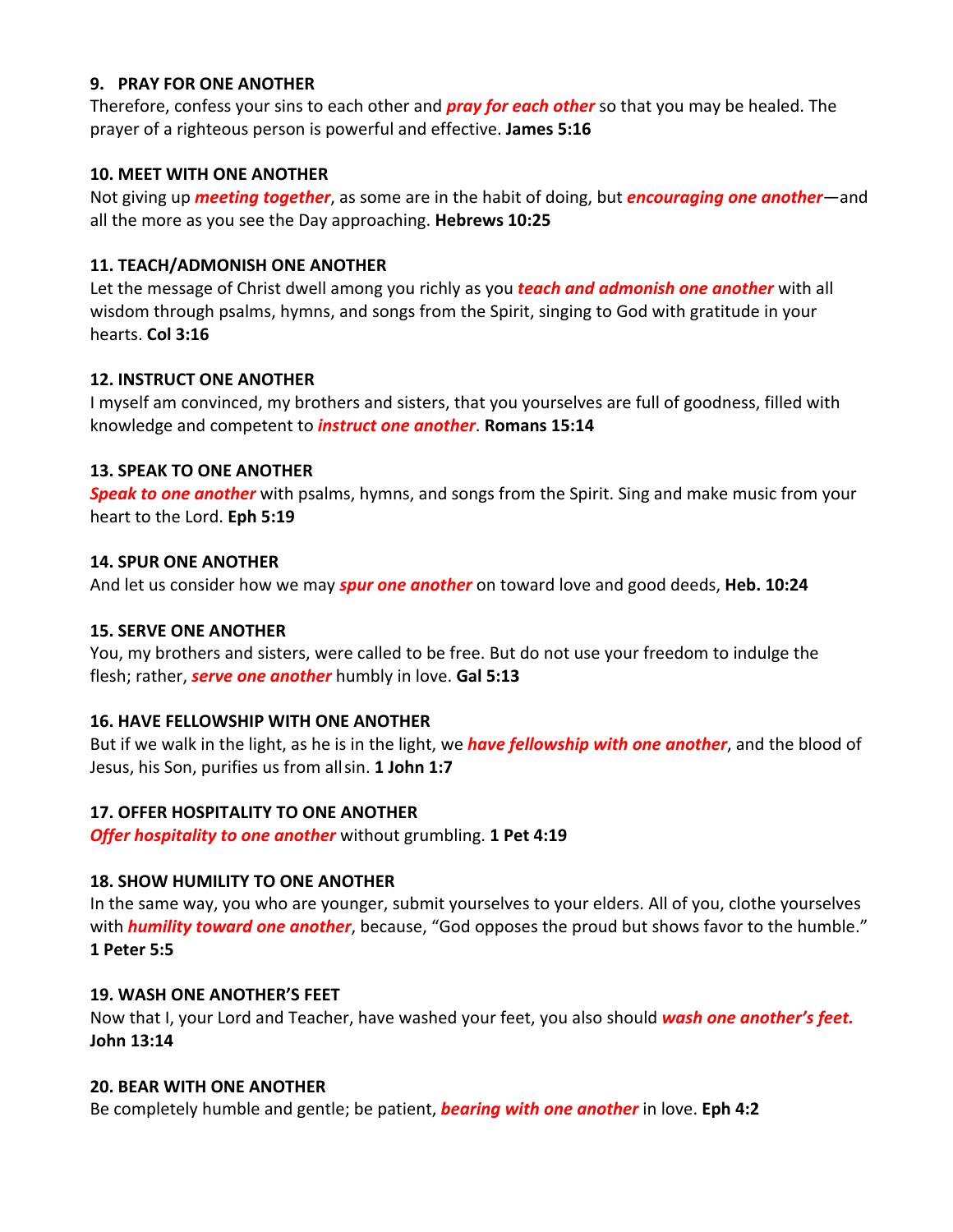#### **21. BE KIND TO ONE ANOTHER**

*Be kind and compassionate to one another*, forgiving each other, just as in Christ God forgave you. **Eph 4:32**

#### **22. FORGIVE ONE ANOTHER**

Bear with each other and *forgive one another* if any of you has a grievance against someone. Forgive as the Lord forgave you. And over all these virtues put on love, which binds them all together in perfect unity. **Col. 3:13, 14**

#### **23. SUBMIT TO ONE ANOTHER**

*Submit to one another* out of reverence for Christ. **Eph 5:21**

#### **24. DON'T SLANDER ONE ANOTHER**

Brothers and sisters, *do not slander one another*. Anyone who speaks against a brother or sister<sup>1</sup> or judges them speaks against the law and judges it. When you judge the law, you are not keeping it, but sitting in judgment on it. **James 4:11**

#### **25. DON'T GRUMBLE AGAINST ONE ANOTHER**

**Don't grumble against one another**, brothers and sisters, or you will be judged. The Judge is standing at the door! **James 5:9**

#### **26. STOP JUDGING ONE ANOTHER**

Therefore, let us *stop passing judgment on one another*. Instead, make up your mind not to put any stumbling block or obstacle in the way of a brother or sister. **Romans 14:13**

#### **27. GREET ONE ANOTHER**

*Greet one another* with a holy kiss. All the churches of Christ send greetings. **Romans 16:16**

All the brothers and sisters here send you greetings. *Greet one another* with a holy kiss. **1 Cor 16:20**

*Greet one another* with a kiss of love. Peace to all of you who are in Christ. **1 Peter 5:14**

*Greet one another* with a holy kiss. **2 Cor 13:12**

#### **28. ENCOURAGE ONE ANOTHER**

But *encourage one another* daily, as long as it is called "Today," so that none of you may be hardened by sin's deceitfulness. **Hebrews 3:13**

Finally, brothers and sisters, rejoice! Strive for full restoration, *encourage one another*, be of one mind, live in peace. And the God of love and peace will be with you. **2 Cor 13:11**

Not giving up meeting together, as some are in the habit of doing, but *encouraging one another*—and all the more as you see the Day approaching. **Hebrews 10:25**

Therefore *encourage one another* with these words. **1 Thess. 4:18**

Therefore *encourage one another* and build each other up, just as in fact you are doing. **2 Thess. 5:11**